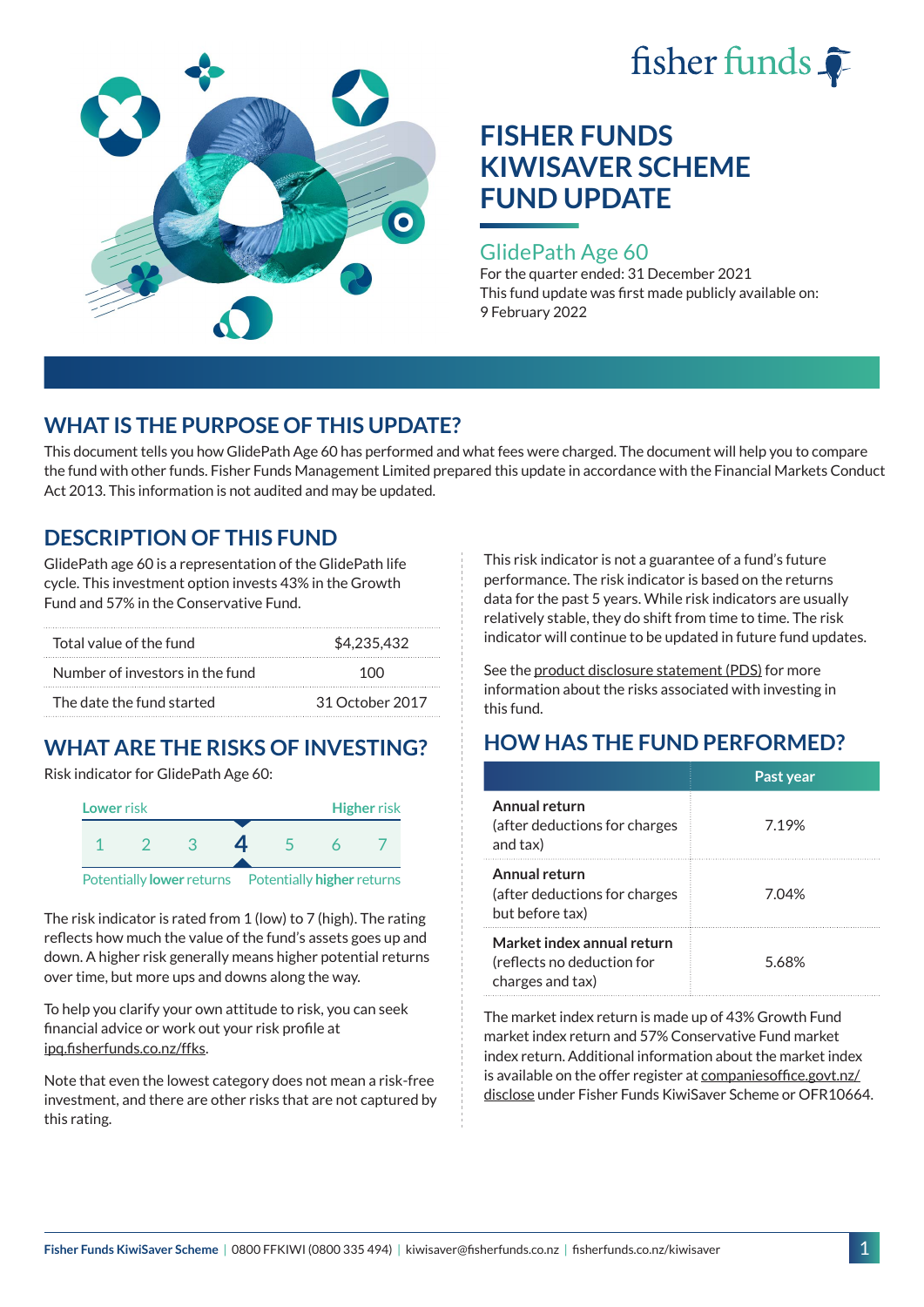## **ANNUAL RETURN GRAPH**



This shows the return after fund charges and tax for each year ending 31 March since the fund started. The last bar shows the average annual return since the fund started, up to 31 December 2021.

**Important:** This does not tell you how the fund will perform in the future.

Returns in this update are after tax at the highest prescribed investor rate (PIR) of tax for an individual New Zealand resident. Your tax may be lower. The market index return reflects no deduction for charges and tax.

### **WHAT FEES ARE INVESTORS CHARGED?**

Investors in GlidePath Age 60 are charged fund charges that include GST. In the year to 31 March 2021 these were:

|                                                       | % of net asset value   |  |
|-------------------------------------------------------|------------------------|--|
| <b>Total fund charges</b>                             | 1.61%                  |  |
| Which are made up of:                                 |                        |  |
| <b>Total management and</b><br>administration charges | 0.97%                  |  |
| Inding:                                               |                        |  |
| Manager's basic fee                                   | 0.89%                  |  |
| Other management and<br>administration charges        | 0.08%                  |  |
| Total performance-based fees <sup>1</sup>             | 0.64%                  |  |
| Other charges:                                        | \$ amount per investor |  |
| Annual account fee                                    |                        |  |

\* The account fee reduced from \$1.95 per month (\$23.40 per annum) to \$1.50 per month (\$18 per annum) on 1 September 2021.

There is no extra charge for GlidePath. The annual fund charges for the underlying fund(s) apply.

Small differences in fees and charges can have a big impact on your investment over the long term.

## **EXAMPLE OF HOW THIS APPLIES TO AN INVESTOR**

Sarah had \$10,000 in the fund at the start of the year and did not make any further contributions. At the end of the year, Sarah received a return after fund charges were deducted of \$719 (that is 7.19% of her initial \$10,000). Sarah also paid \$23.40 in other charges. This gives Sarah a total return after tax of \$695.60 for the year.

# **WHAT DOES THE FUND INVEST IN?**

#### **Actual investment mix**

This shows the types of assets that the fund invests in.



\* Other – refers to an investment in a portfolio of listed property and listed infrastructure assets.

### **Target investment mix**

This shows the mix of assets that the fund generally intends to invest in.



\* Other – refers to an investment in a portfolio of listed property and listed infrastructure assets.